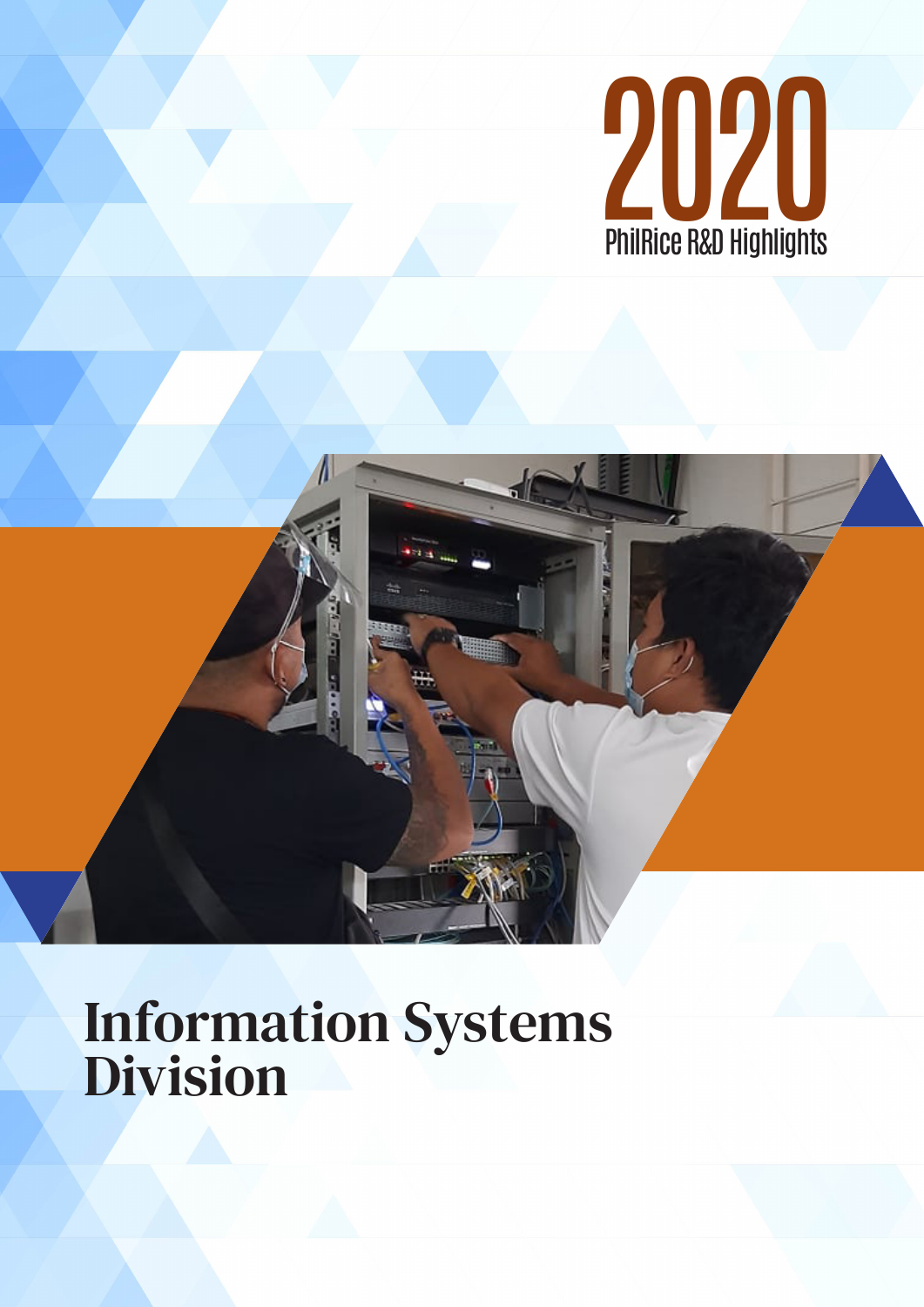# **Contents**

| <b>SECTIONS</b>                                                                                                                 | P∆GF |
|---------------------------------------------------------------------------------------------------------------------------------|------|
| <b>Executive Summary</b>                                                                                                        |      |
| <b>PROJECT 1: Business Continuity</b>                                                                                           |      |
| <b>PROJECT 2: Corporate Management Information System</b><br>(CoreMIS)                                                          |      |
| <b>PROJECT 3: Sustainable Agricultural Information</b><br>Systems (AgIS) for Rice Production, Research<br>and Development Works |      |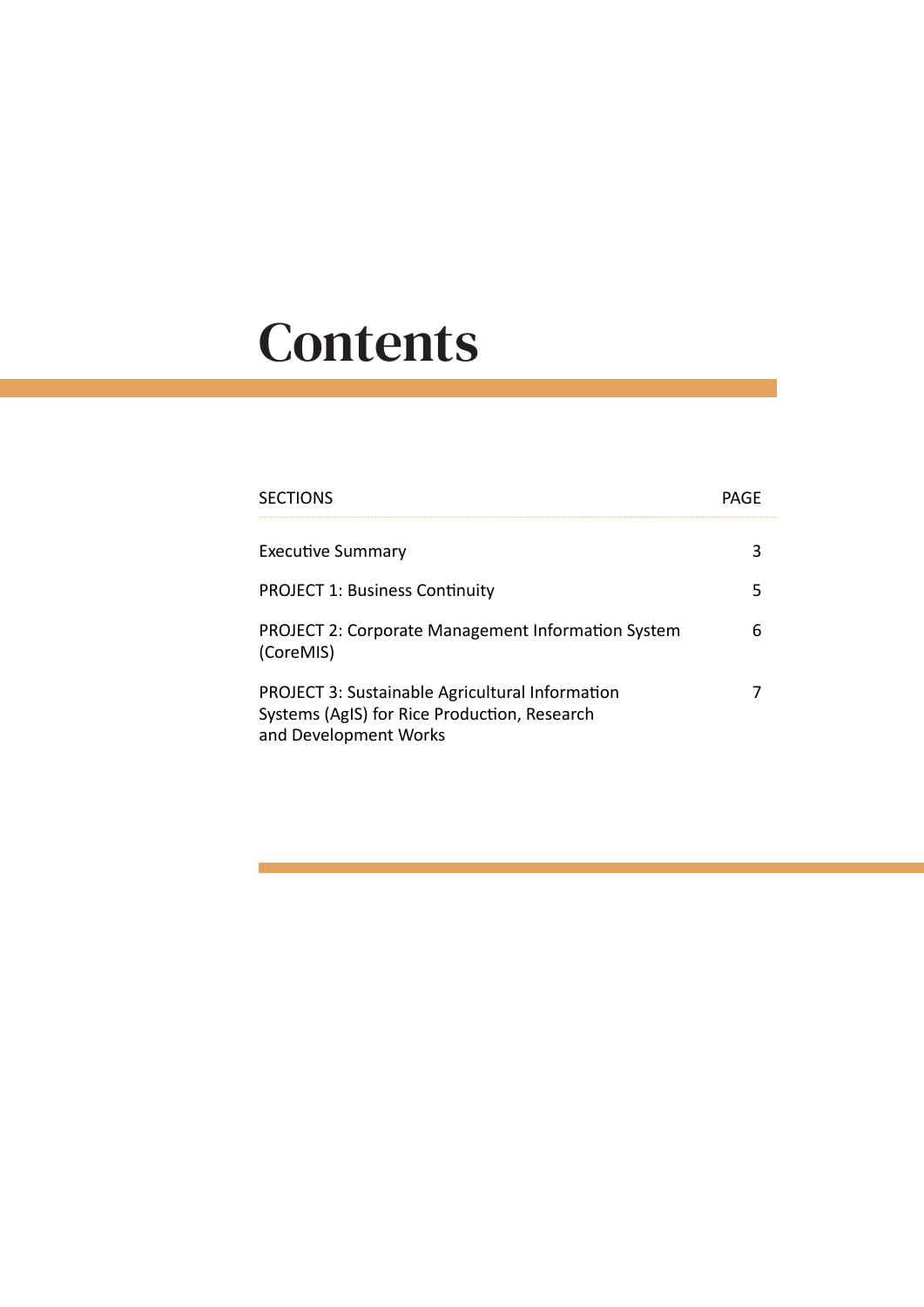#### **DIVISION**

## Information Systems Division

Division head: **Luis Alejandre I. Tamani**

#### **EXECUTIVE SUMMARY**

The Information Systems Division (ISD) provides technical services and develops information and database systems, data network, and system process documentation for rice and rice-based information. This ensures the quality of delivery and conduct of research, development, extension, and support to operations through the application of Information and Communications Technology (ICT). To achieve its goals, ISD implemented four projects: (1) Business Continuity, (2) Corporate Management Information System (CoreMIS); (3) Sustainable Agricultural Information Systems (AgIS) for Rice Production, Research and Development Works; and (4) Modernized Rice Farming through Precision Technology and Intelligence Information Systems. These projects significantly contributed to achieving the strategic PhilRice outcomes: (1) advanced rice science and technology as continuing sources of growth; (2) enhanced partnerships and knowledge management for rice research for development (R4D); and (3) strengthened institutional capability of PhilRice (and partners).

The Business Continuity Project covered network infrastructure and ICT maintenance. With the emergence of the COVID-19 pandemic, the importance of ICT became evident. There was more use for virtual communications due to travel restrictions and physical distancing that resulted in work-from-home arrangements. A bigger bandwidth was required to improve the quality of webinars and videoconferencing, which became the new normal for inter-branch and inter-agency meetings. The internet bandwidths for Batac and Isabela branch stations were increased to make it at par with the other branch stations. The ISD personnel participated in the online CERT-PH National Cyber Drill 2020 to gauge and further improve the Institute cybersecurity incident's handling capacity. More than 1,300 ICT maintenance service requests were resolved. These were categorized into hardware and software, network, telephone, video conferencing, webinar activities, and other services.

For the Corporate Management Information System (CoreMIS), the continuing development and enhancement of its information systems contributed to the ease-of-doing-business. It helped the Institute complied with emerging

**3**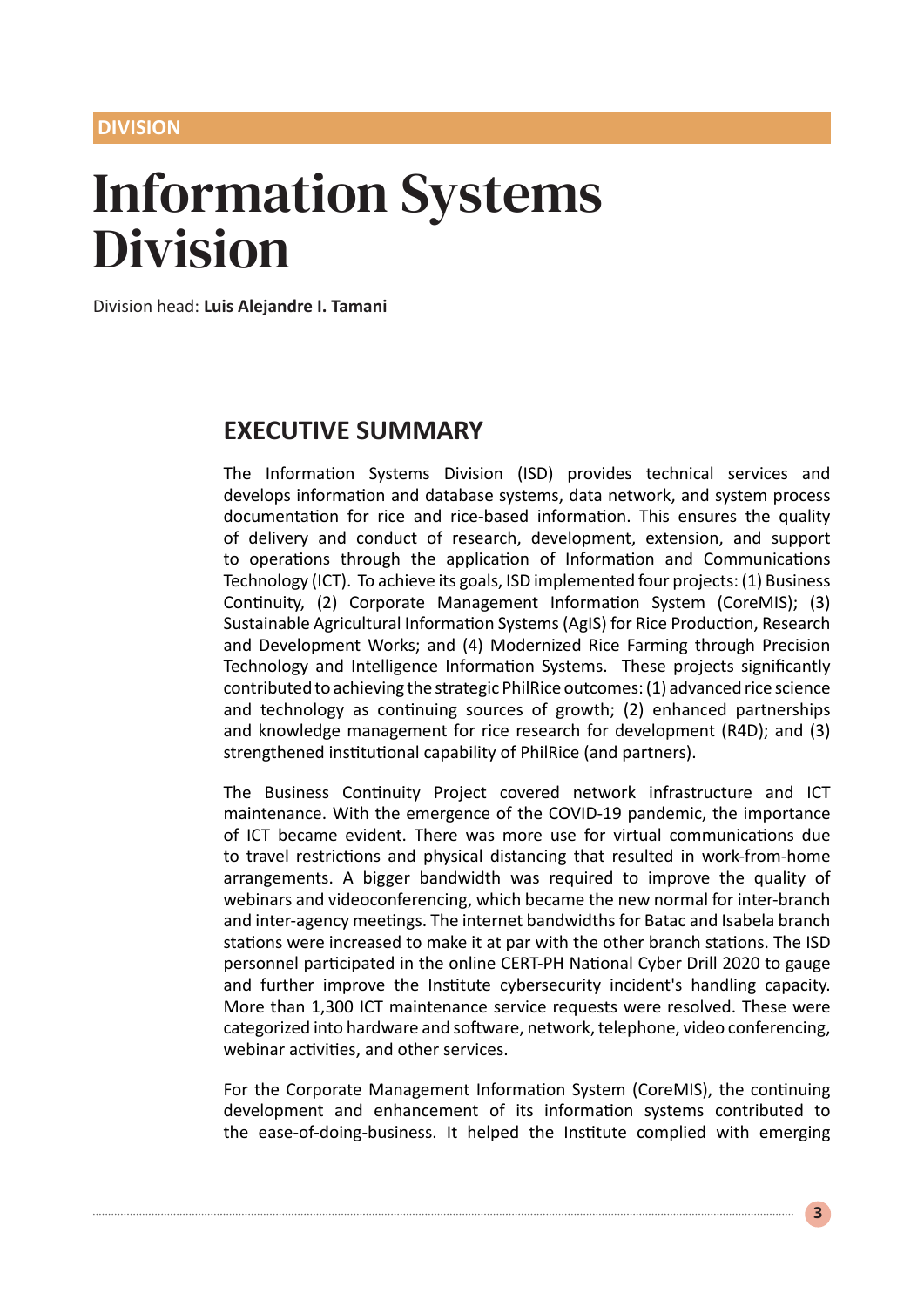procedural or reportorial requirements from other regulatory agencies such as COA, DBM, and CSC, as well as in their accounting and auditing rules. The system also lessened the time of reporting and improved the accuracy of reports, thereby making the management planning and decision-making more efficient. The inhouse-developed information systems were now accessible in the intranet portal thru a single sign-on. The databases were integrated to create a single source of information and minimize or eliminate data entry errors and duplication.

The Sustainable Agricultural Information Systems (AgIS) for Rice Production, Research and Development Works Project developed the Project Management Information System (PMIS), which will contain information on all PhilRice projects. The Activity Monitoring Workplan interface was designed to facilitate an appleapple inputting of targets that links programs, projects, study, or component, which will complement the sectoral and institutional goals. Other activities involved developing information systems for the research and development sectors and maintaining and updating the DBMP-based database system. A webbased Germplasm Management System (GEMS) portal was also developed in collaboration with the Genetic Resources Division (GRD), allowing users to view seed passport data and initiate seeds and data requests.

The Modernized Rice Farming through Precision Technology and Intelligence Information Systems, under the Rice Farm Modernization and Mechanization Program, covered activities relating to applying ICT to agriculture. Specifically, mobile applications, information systems, data analytics, and robotics are being developed under the project.

The use of ICT, particularly during pandemics such as the COVID-19, is still emerging. This includes the direct use of ICT in agriculture (e.g. robotics), mobile applications, and information systems. ISD will also conduct collaborative works on data analytics using the data handled and collected by the Institute. ICT infrastructure should be made more stable to address the growing needs of the Institute.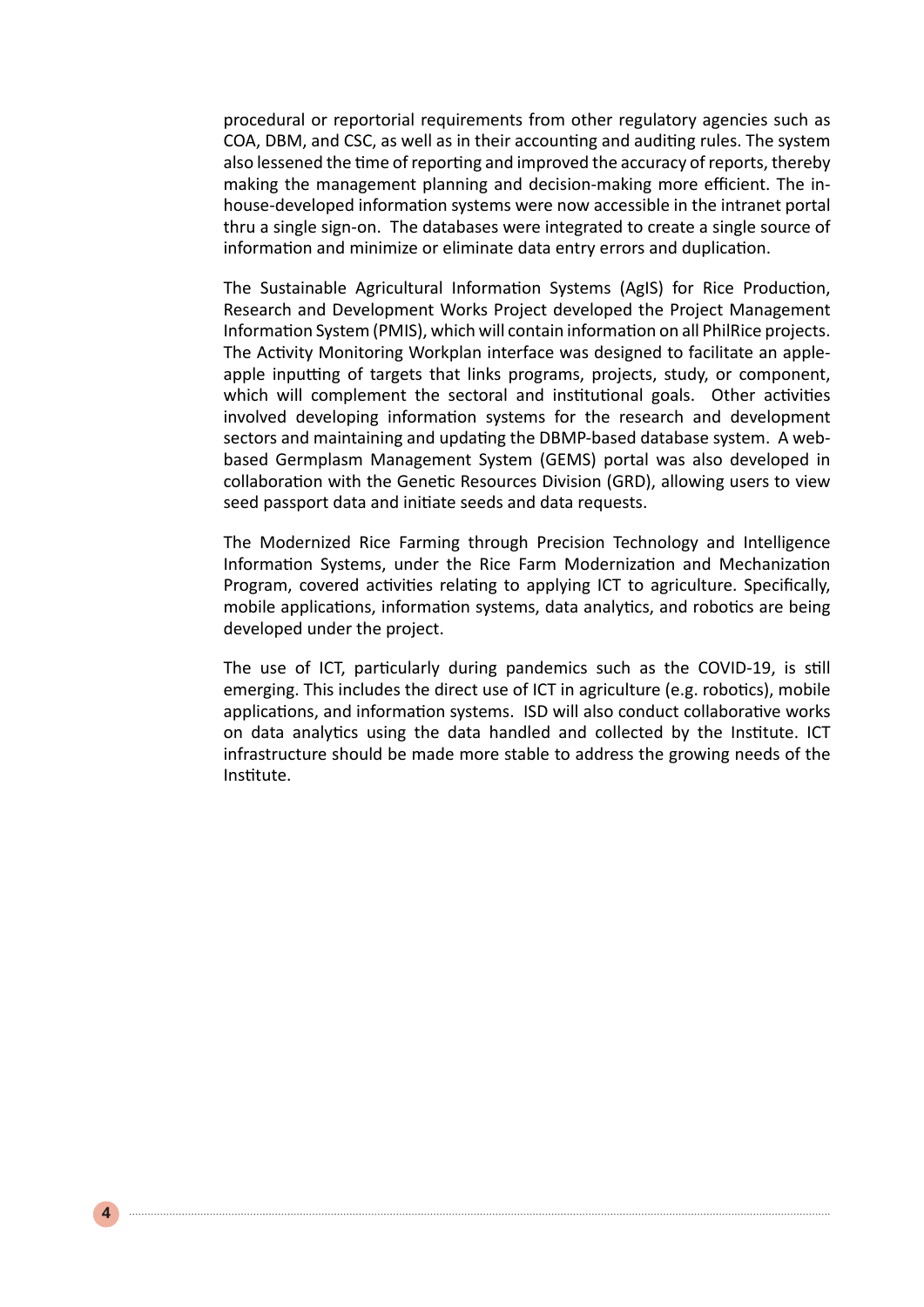#### **PROJECT 1**

## Business Continuity

**Consolacion D. Diaz**

 Business Continuity covers the ongoing management of ICT security, connectivity and disaster recovery for resiliency, systems administration, maintenance, and improvement of ICT infrastructure and communication requirements. The ICT infrastructure includes computer (fixed and wireless) and telephony networks, mobile telephony, network operation services (DNS, DHCP, NTP, IP routing, etc.), servers, data storage system (including backups), virtualization, computer hardware, software, and ICT services. During the year, more than 1,300 ICT maintenance-related service requests were resolved. These included requests relating to hardware and software, network, telephone, videoconferencing, and webinar activities. Computer and network-related services had an overall Excellent rating.

The fast growth of the PhilRice Local Area Network (LAN) means a buildup of ICT assets and increased demand for bigger bandwidth requirement for internet connection. Given the COVID-19 pandemic, a new normal setting was created that provided the opportunity to recalibrate working systems. Virtual communications became the norm due to the necessity of social distancing, travel limitations, and mass gathering restrictions. Hence, a bigger bandwidth was installed and used to allow for more frequent and even simultaneous videoconferencing and webinars. The internet bandwidths of PhilRice Batac and Isabela were likewise increased to make it at par with the other branch stations. The ICT services, including the occurrence of security issues such as systems intrusion and malware infection, will impact the continuity of institute operations. More than 58,000 spams, 697 viruses, five bad recipients were blocked in the inbound traffic. Backup schedules depend on the function of the system and databases. The ISD staff also participated in the online CERT-PH National Cyber Drill 2020 to help gauge and further improve the cybersecurity incident handling capacity of PhilRice.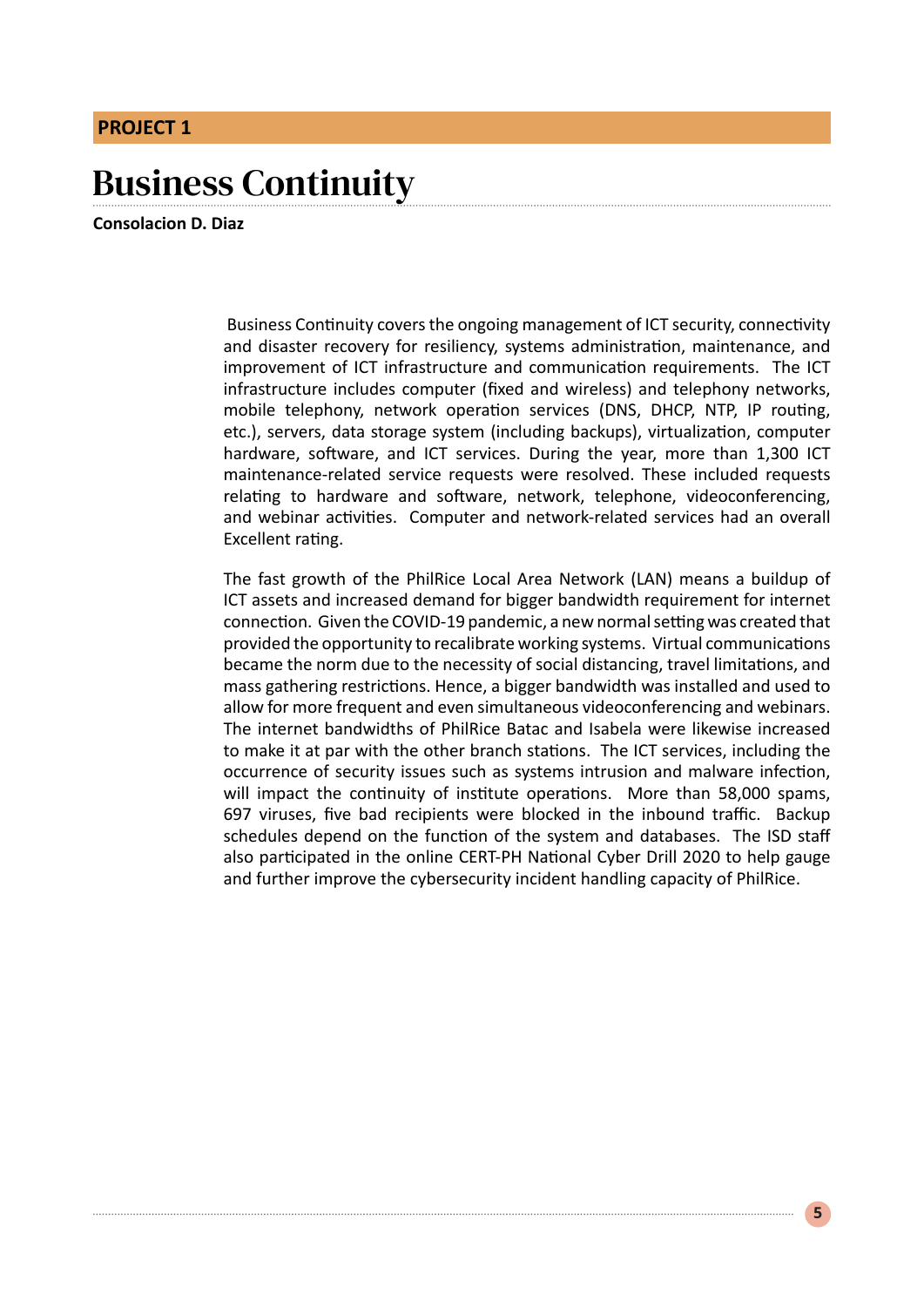#### **PROJECT 2**

**6**

## Corporate Management Information System (CoreMIS)

**Luis Alejandre I. Tamani** 

The Corporate Management Information System (CoreMIS) project was created to support the research, development, and extension operations of the Institute. Three major Information Systems (IS) were designed primarily for general administrative support services, namely (1) Financial Management Information Systems (FMIS); (2) Human Resource Information System (HRIS); and (3) Property and Supply Inventory System (PSIS). As part of their continuous development and enhancement, a major financial reporting module was added in the FMIS in compliance with auditing and accounting rules. New modules for PRIME III accreditation were created in addition to enhancing the existing HRIS modules. For PSIS, a procurement module that is now in its beta version and a property module were created but still under development. These ISs contributed to improving ease of doing business and complying with the Institute's emerging requirements and accounting and auditing rules. These also lessened the time of reporting and improved the accuracy of reports, which aid the planning and decision-making of the management.

Apart from these and the ICT maintenance for ISD, ISs were also developed in support of other division services such as the Sensory Information System for the Rice Chemistry and Food Science Division and PPD Systems (assistance, vehicle dispatch, and farm operations) for the Physical Plant Division. The other information systems development from other projects were also interfacing with CoreMIS at the database level.

Lastly, an Intranet portal was developed for a single sign-on for all in-house developed ISs. The databases were designed to provide a single source of data to eliminate duplication. Rapid application development was being used in systems development to hasten systems deployment.